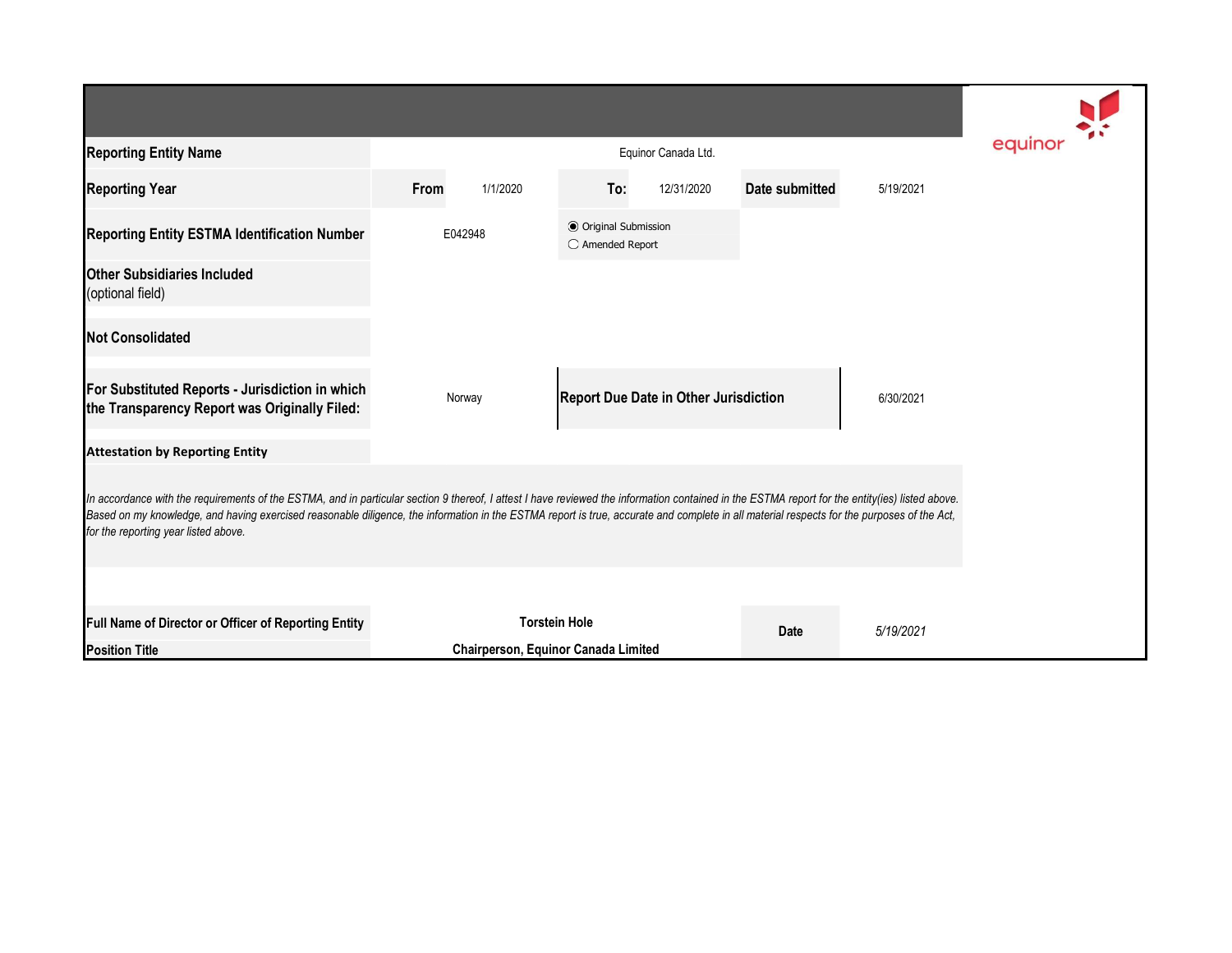| <b>Extractive Sector Transparency Measures Act - Annual Report</b> |                                                                                                                                                                                                                                                                                                                                                          |                                                                                 |              |                  |                                             |                                |                |                  |                                           |                                      |                                                            |
|--------------------------------------------------------------------|----------------------------------------------------------------------------------------------------------------------------------------------------------------------------------------------------------------------------------------------------------------------------------------------------------------------------------------------------------|---------------------------------------------------------------------------------|--------------|------------------|---------------------------------------------|--------------------------------|----------------|------------------|-------------------------------------------|--------------------------------------|------------------------------------------------------------|
| <b>Reporting Year</b>                                              | From:                                                                                                                                                                                                                                                                                                                                                    | 1/1/2020                                                                        | To:          | 12/31/2020       |                                             |                                |                |                  |                                           |                                      |                                                            |
| <b>Reporting Entity Name</b>                                       |                                                                                                                                                                                                                                                                                                                                                          | Equinor Canada Ltd.                                                             |              |                  | <b>USD</b><br><b>Currency of the Report</b> |                                |                |                  |                                           |                                      |                                                            |
| <b>Reporting Entity ESTMA</b><br><b>Identification Number</b>      | E042948                                                                                                                                                                                                                                                                                                                                                  |                                                                                 |              |                  |                                             |                                |                |                  |                                           |                                      |                                                            |
| <b>Subsidiary Reporting Entities (if</b><br>necessary)             |                                                                                                                                                                                                                                                                                                                                                          |                                                                                 |              |                  |                                             |                                |                |                  |                                           |                                      |                                                            |
| Payments by Payee (in USD)                                         |                                                                                                                                                                                                                                                                                                                                                          |                                                                                 |              |                  |                                             |                                |                |                  |                                           |                                      |                                                            |
| Country                                                            | Payee Name <sup>1</sup>                                                                                                                                                                                                                                                                                                                                  | Departments, Agency,<br>etc within Payee that<br>Received Payments <sup>2</sup> | <b>Taxes</b> | <b>Royalties</b> | Fees                                        | <b>Production Entitlements</b> | <b>Bonuses</b> | <b>Dividends</b> | Infrastructure<br>Improvement<br>Payments | <b>Total Amount</b><br>paid to Payee | Notes <sup>34</sup>                                        |
| Canada -Newfoundland and Labrador                                  | Canada-Newfoundland and<br>Labrador Offshore Petr. Board                                                                                                                                                                                                                                                                                                 |                                                                                 |              |                  | 97,083                                      |                                |                |                  |                                           |                                      | 97,083 Paid by Hibernia Management and Development Company |
| Canada - Alberta                                                   | Chipewyan                                                                                                                                                                                                                                                                                                                                                | Chipewyan Prairie IRC<br>6,979<br>6,979                                         |              |                  |                                             |                                |                |                  |                                           |                                      |                                                            |
|                                                                    |                                                                                                                                                                                                                                                                                                                                                          |                                                                                 |              |                  |                                             |                                |                |                  |                                           |                                      |                                                            |
|                                                                    |                                                                                                                                                                                                                                                                                                                                                          |                                                                                 |              |                  |                                             |                                |                |                  |                                           |                                      |                                                            |
|                                                                    |                                                                                                                                                                                                                                                                                                                                                          |                                                                                 |              |                  |                                             |                                |                |                  |                                           |                                      |                                                            |
|                                                                    |                                                                                                                                                                                                                                                                                                                                                          |                                                                                 |              |                  |                                             |                                |                |                  |                                           |                                      |                                                            |
|                                                                    |                                                                                                                                                                                                                                                                                                                                                          |                                                                                 |              |                  |                                             |                                |                |                  |                                           |                                      |                                                            |
|                                                                    |                                                                                                                                                                                                                                                                                                                                                          |                                                                                 |              |                  |                                             |                                |                |                  |                                           |                                      |                                                            |
|                                                                    |                                                                                                                                                                                                                                                                                                                                                          |                                                                                 |              |                  |                                             |                                |                |                  |                                           |                                      |                                                            |
|                                                                    |                                                                                                                                                                                                                                                                                                                                                          |                                                                                 |              |                  |                                             |                                |                |                  |                                           |                                      |                                                            |
|                                                                    |                                                                                                                                                                                                                                                                                                                                                          |                                                                                 |              |                  |                                             |                                |                |                  |                                           |                                      |                                                            |
|                                                                    |                                                                                                                                                                                                                                                                                                                                                          |                                                                                 |              |                  |                                             |                                |                |                  |                                           |                                      |                                                            |
|                                                                    |                                                                                                                                                                                                                                                                                                                                                          |                                                                                 |              |                  |                                             |                                |                |                  |                                           |                                      |                                                            |
|                                                                    |                                                                                                                                                                                                                                                                                                                                                          |                                                                                 |              |                  |                                             |                                |                |                  |                                           |                                      |                                                            |
|                                                                    |                                                                                                                                                                                                                                                                                                                                                          |                                                                                 |              |                  |                                             |                                |                |                  |                                           |                                      |                                                            |
| <b>Additional Notes:</b>                                           | Addendum to substituted report<br>* Payments are converted to USD using 2020 average exchange rate (1 CAD = 0.76696 USD)<br>* Substitued Report can be found here: https://www.equinor.com/content/dam/statoil/documents/annual-reports/2020/equinor-2020-annual-report-and-form-20-f.pdf<br>or search "Annual Report and Form 20-F 2020" at equinor.com |                                                                                 |              |                  |                                             |                                |                |                  |                                           |                                      |                                                            |